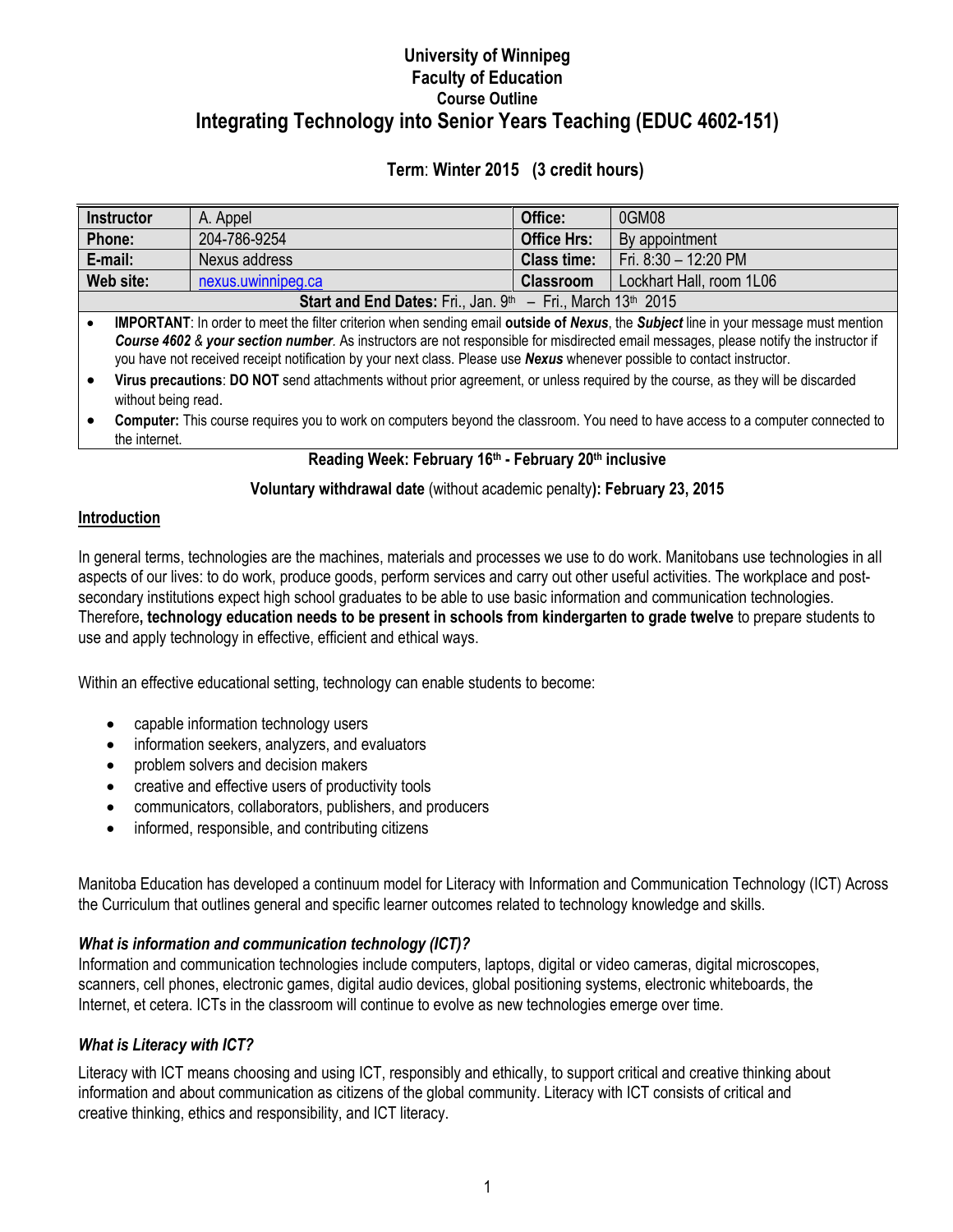Technology education is to be integrated into all subject areas so that learner outcomes are achieved while students are learning other content areas such as language arts, social studies, mathematics and science. By the 2008-09 school year it was required that:

*All K-8 classrooms in all Manitoba schools and divisions use the* Developmental Continuum for Literacy with ICT *and report to parents on student literacy with ICT.*

Although this goal addresses K-8, it is also expected that Literacy with ICT is extended throughout K-12. The Literacy with ICT Developmental Continuum organizes technology knowledge and skills outcomes in five strands in the Cognitive Domain (Plan and Question; Gather and Make Sense; Produce to Show Understanding; Communicate; Reflect); and four strands in the Affective Domain (Ethics and Responsibility; Social Implications; Collaboration; Motivation and Confidence.)

Student competence in each technology outcome develops across three levels as they demonstrate increasing understanding and ability. These levels are

- Knows-Comprehends-Becomes Aware
- Analyzes-Applies-Believes
- Synthesizes-Evaluates-Values

These K-8 outcomes are also expected to be part of Grade 9 -12 teaching and learning as students develop increasing levels of competency and apply higher levels of critical thinking within the framework.

#### **Prerequisite Skills and Requirements**

This course will focus on students' applying technology to their teaching in a project-based format, and not on teaching various technical skills. The ICT curriculum outcomes can be met using a wide variety of technology applications. For example, one student could integrate the use of a digital camera into their teaching, while another could use a computer spreadsheet in their instruction. Both would be integrating technology into their teaching and specifying both subject area outcomes and ICT outcomes in their planning documents.

It is expected that students will be:

- able to access their email accounts and the Internet on a daily basis.
- able to search the Internet effectively.
- familiar with word processors, spreadsheets and presentation software.
- confident in using computers and willing to explore old and new applications.
- knowledgeable of the Program of Studies for their teaching area.

*Note: The Instructor will, as much as possible, facilitate student learning in any of the above areas, but not to the detriment of the course objectives.* 

#### **Calendar Description**

This course will focus on the innovative use of technology in the classroom to promote critical thinking in students. Senior years students in ALL curriculum areas will be introduced to the skills needed to develop integrated lesson plans in which they weave subject area outcomes with technology outcomes. Topics will include learning theory in relation to critical thinking, essentials of curriculum development, Manitoba technology frameworks, lesson planning for technology integration, and educational applications of information technology. Continuing parallel themes will be the rationale and development of Technology as a Foundation Skill, and the development of Literacy with ICT Across the Curriculum in Manitoba schools.

## **Objectives**

Students will be provided with opportunities to develop a rich understanding of how technology curriculum materials are structured, and how to structure technology learning opportunities by weaving subject area outcomes and technology outcomes into workable classroom applications.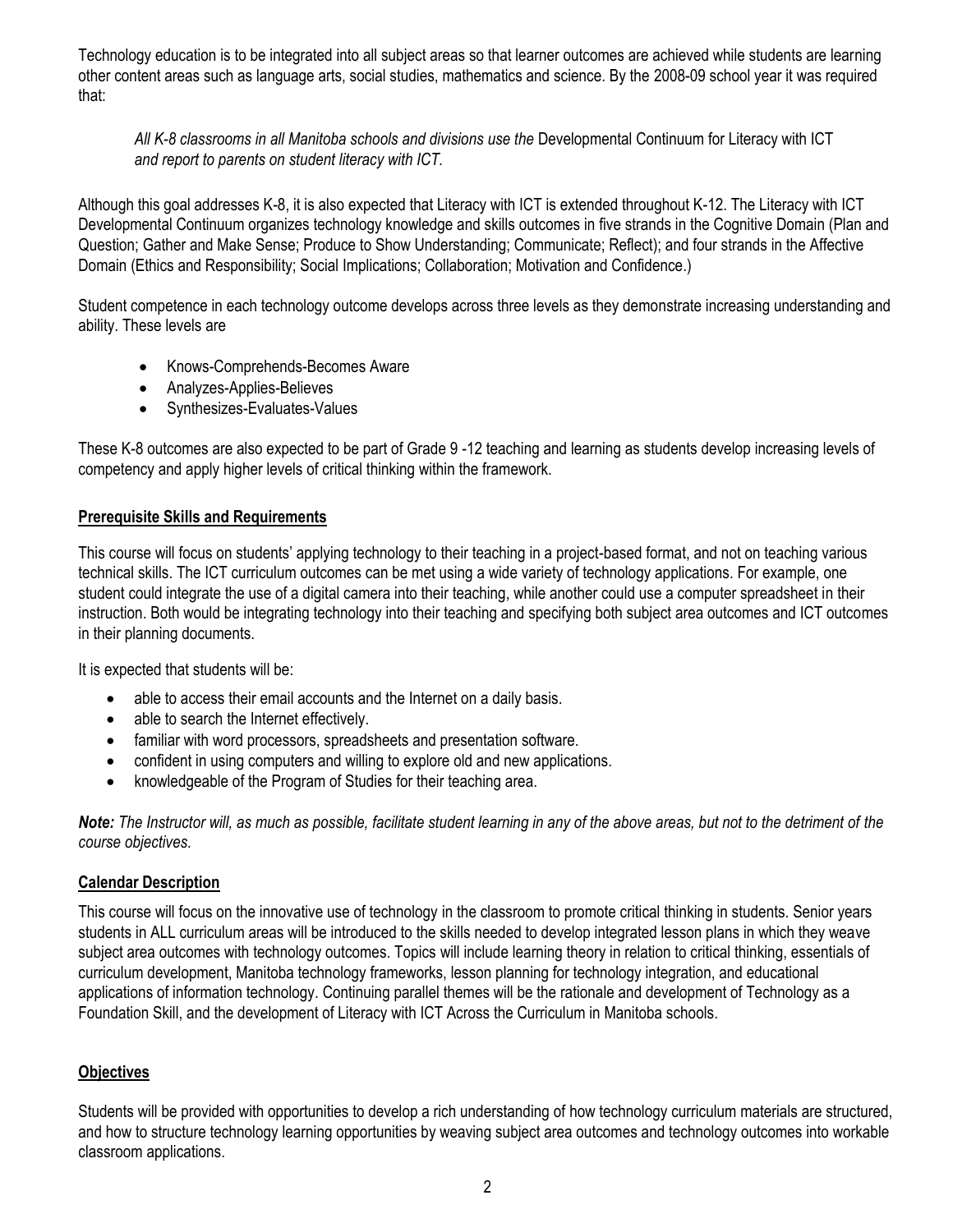Students who you will teach one day have to be able to research, investigate, and create using technology, not just post a status or watch a video.

Students will:

- understand the role that technology can play in teaching and learning
- develop understanding of the security, social, and ethical issues involved with technology use in education and establish personal principles regarding the responsible use of technology
- be aware of research regarding the impact of technology on teaching and learning
- understand the general principles of curriculum development and implementation
- explore and examine tools and resources available to educators to effectively integrate technology into the classroom
- develop skills to use and create meaningful and innovative learning activities that make effective use of technology in education
- engage in careful analysis, problem solving, and reflection on their own classroom practices
- be able to share insights, experiences, and teaching strategies, and to discuss key issues
- focus on the active engagement of students developing positive attitudes towards technology, reducing technology related anxiety, and building confidence in technology ability
- be required to register for several free Web 2.0 applications during this course in order to complete assignments / projects.

## **Course Content**

- 1. Educational Technology in Context: The Big Picture
	- technology literacy and the digital divide
	- current issues: social, legal, ethical
- 2. Investigating Literacy with ICT Across the Curriculum
	- principles of curriculum development and implementation
	- enhancing and extending learning with technology integration
- 3. Effective Planning and Implementation of ICT in Education
	- Instruction and assessment to develop critical thinking skills
	- assessing appropriate ICT learning resources
- 4. Project-Based Learning Activities using Subject Area Outcomes Merged with Technology Curriculum Outcomes - cross curricular lesson planning with innovative technology integration

## **Schedule**

The following *tentative* schedule is provided as a guideline for students to help prepare for the sessions. Timelines for topics should be considered a guide only. Time constraints and other unforeseen factors may require that some of the topics be omitted or covered in less detail. Further detail will be given as topics are developed. This will allow some flexibility in approach to address student interests and needs.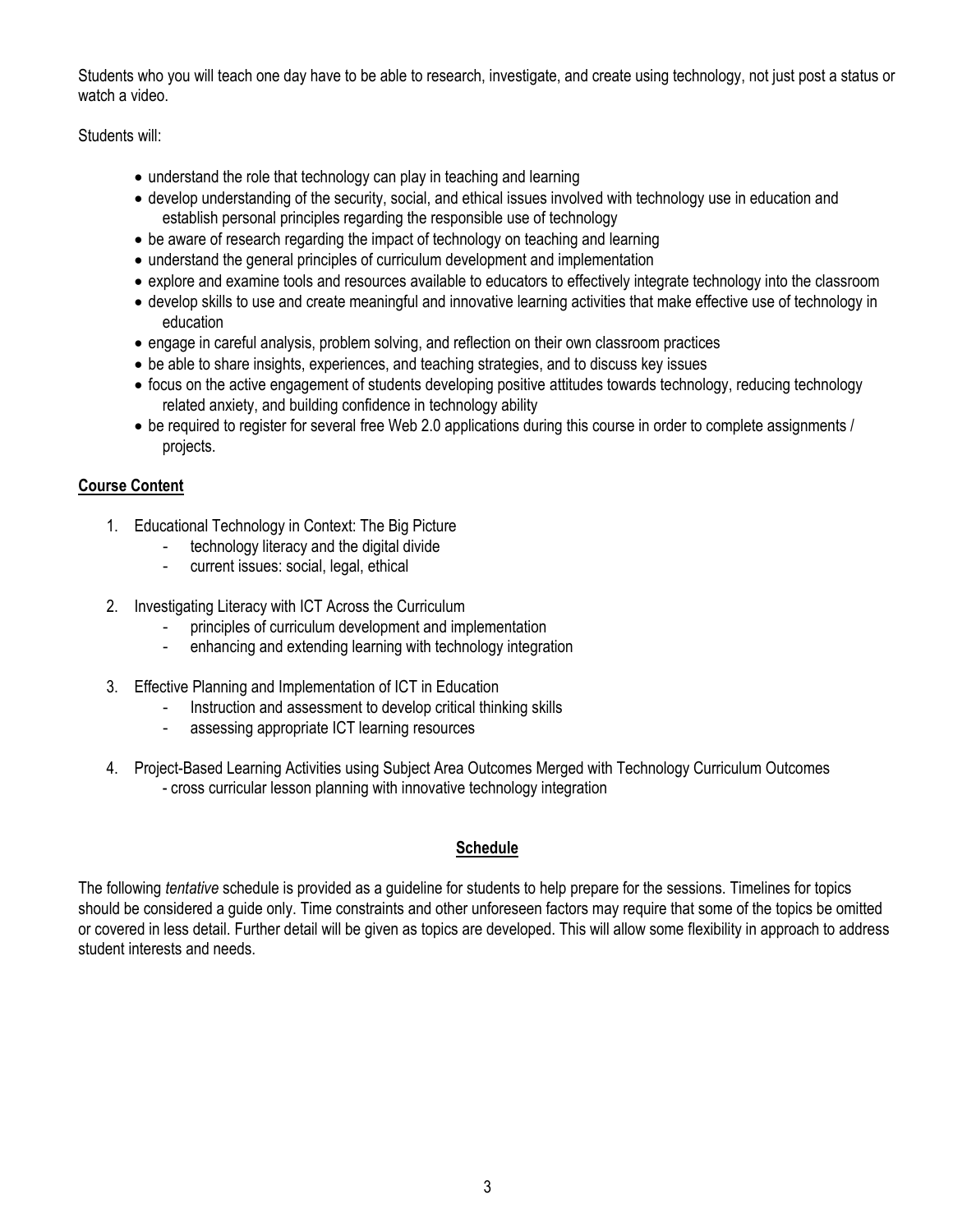| <b>Class</b> | <b>Topics</b>                                                                | <b>Comments</b>                                                    |
|--------------|------------------------------------------------------------------------------|--------------------------------------------------------------------|
|              | Intro. Outline and expectations. Explanations for all                        | Reflection assignment 1 assigned                                   |
|              | assignments                                                                  | Are You A Techno-Constructivist?                                   |
|              | Flipping The Class - use of YouTube link<br>$\bullet$                        |                                                                    |
|              | Ten Pros & Cons of Flipping the Classroom<br>$\bullet$                       | Register for Microteaching. (Current issue                         |
|              | Use of Technology 2014 PPT-10 pages<br>٠                                     | with educational technology use, or a research                     |
|              | A guidebook for Social Media in the classroom<br>$\bullet$                   | article discussing the impact of technology on                     |
| Class 1      | Digital divide $-$ the new 21 <sup>st</sup> century literacy<br>٠            | teaching and learning)                                             |
| Jan. 9       | Digital Citizenship article / discussions - digital citizen JPG<br>$\bullet$ |                                                                    |
|              | Lesson planning - Six Mistakes You Might Be Making with<br>$\bullet$         |                                                                    |
|              | Technology                                                                   |                                                                    |
|              | Issues for the 21 <sup>st</sup> century<br>٠                                 |                                                                    |
|              | <b>Bitcoin</b><br>٠                                                          |                                                                    |
|              | Learning Outcomes / authentic assessment                                     |                                                                    |
|              | Will the Net make us freer?<br>$\bullet$                                     |                                                                    |
|              | Microteaching presented<br>٠                                                 | Microteaching presented (10%)                                      |
|              | Technology use in education: listening to the research<br>$\bullet$          | Reflection assignment 1 (5%) due                                   |
|              | Is Google making us stupid?<br>$\bullet$                                     | Reflection assignment 2 assigned                                   |
| Class 2      | Curriculum development - Doonesbury on Multitasking in                       |                                                                    |
| Jan. 16      | Class                                                                        |                                                                    |
|              | Survey Monkey - polling for knowledge - take survey                          |                                                                    |
|              | Fakebook<br>$\bullet$                                                        |                                                                    |
|              | Prezi<br>٠                                                                   |                                                                    |
|              | A number of other apps<br>٠                                                  |                                                                    |
|              | Curriculum Development - Theory and Practice<br>$\bullet$                    | Reflection assignment 2 (5%) due                                   |
|              | Understanding Literacy with ICT<br>$\bullet$                                 |                                                                    |
| Class 3      | Assistive technology & alternate presentation forms (Prezi)<br>٠             | Contributing to an LMS (Edmodo) assigned                           |
| Jan. 23      | <b>LMS (Learning Management Systems)</b>                                     |                                                                    |
|              | Tackk - build a webpage<br>٠                                                 |                                                                    |
|              | A number of other apps<br>$\bullet$                                          |                                                                    |
|              | Top ten mistakes in using technology<br>٠                                    |                                                                    |
|              | Integrating ICT into your subject / Turnitin rubric for                      | Register for Project 1 (group)                                     |
|              | evaluating sources                                                           | iPads in schools - useful apps / guest                             |
|              | Teaching and social media / online reputation                                | speaker video shown & Reflection assignment                        |
|              | Skills needed in 21 <sup>st</sup> century<br>٠                               | #3 assigned on this                                                |
| Class 4      | Demos of Socrative & Class Dojo - why posting online is<br>$\bullet$         | Contributing to an LMS due (10%)                                   |
| Jan. 30      | good / Twitter – following, Dr. Seus on Twitter, 10 powerful                 |                                                                    |
|              | <b>Twitter tools</b>                                                         |                                                                    |
|              | Team Viewer demo'd<br>$\bullet$                                              |                                                                    |
|              | Quizzes links Quizstar & Quizinator<br>٠                                     |                                                                    |
|              | iPads in schools. Analyzing iPad myths / iPad stuff in folder<br>٠           |                                                                    |
|              | Presentations - Project 1<br>$\bullet$<br><b>Remind Software</b>             | Reflection assignment #3 due (8%)                                  |
| Class 5      |                                                                              | Project 1 group presentations (15%)<br>QR code generation assigned |
| Feb. 6       | Scan QR codes / match joke & punchline                                       |                                                                    |
|              | Create QR codes                                                              |                                                                    |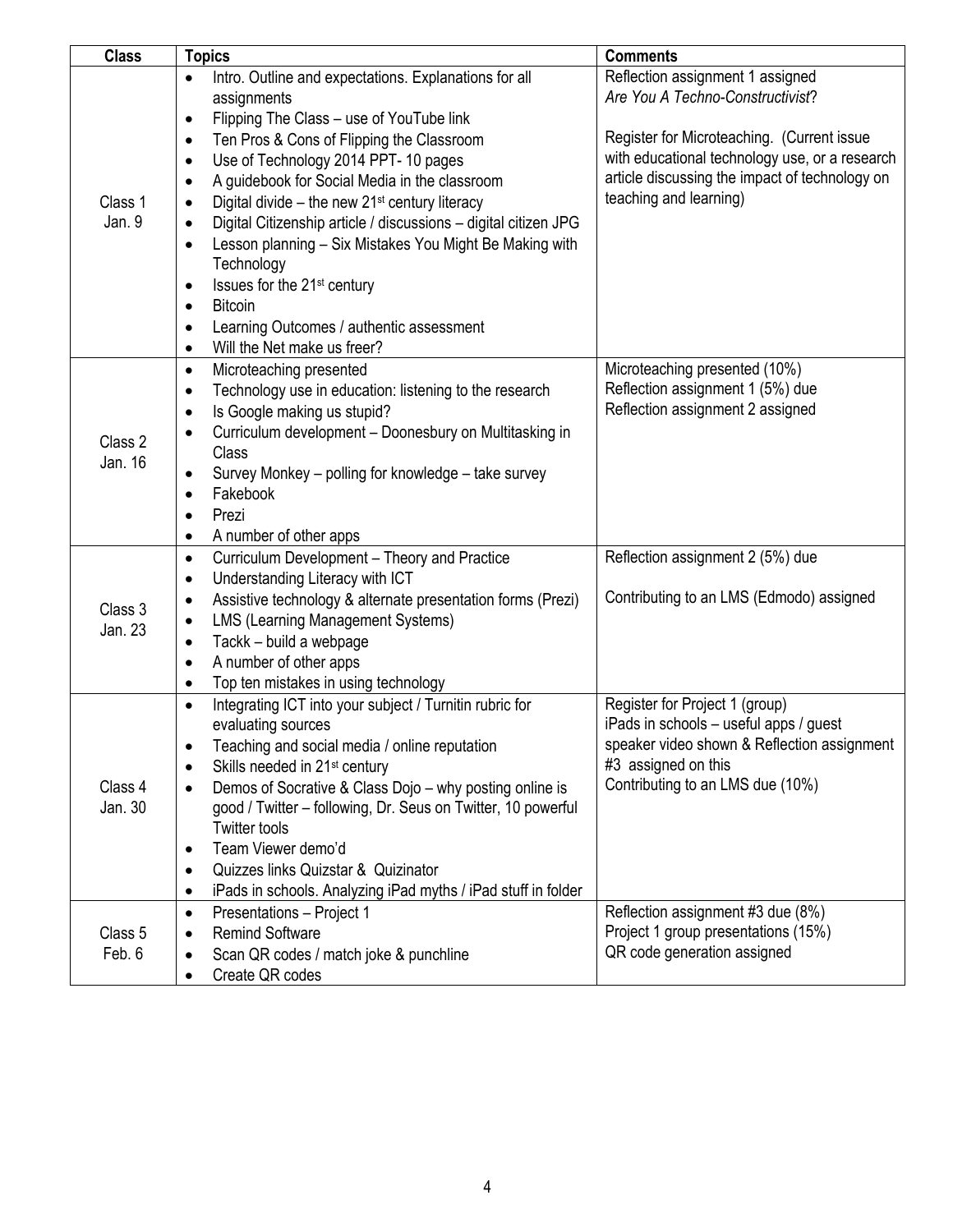| Class 6<br>Feb. 13 | The need to combat false information - Snopes<br>$\bullet$<br>Showing Results from Ignorance Survey - what does this<br>$\bullet$<br>say about all that info out there? - Misinformation example<br>The new copyright act Bill C-11<br>$\bullet$<br>The Copyright Debate / File sharing lawsuits<br>$\bullet$<br>Open Cultural Link - millions of free images<br>$\bullet$<br>Internet Archive<br>$\bullet$<br>Phishing / Spam attacks - examples / Bogus Sites<br>$\bullet$<br>Addictions / hatred online / plagiarism - Louis C.K. hates<br>$\bullet$<br>cells<br>Modern educator tool belt<br>$\bullet$<br>Ideas to inspire (links) / Showbie & Slideshare<br>$\bullet$<br>Alternate classrooms / augmented reality / games / making<br>$\bullet$<br>books | QR code generation due<br>Reflection assignment #4 assigned<br>Assign Wayback Assignment<br>Assign Crossword      |
|--------------------|---------------------------------------------------------------------------------------------------------------------------------------------------------------------------------------------------------------------------------------------------------------------------------------------------------------------------------------------------------------------------------------------------------------------------------------------------------------------------------------------------------------------------------------------------------------------------------------------------------------------------------------------------------------------------------------------------------------------------------------------------------------|-------------------------------------------------------------------------------------------------------------------|
| Class 7<br>Feb. 27 | Assessing ICT learning resources<br>$\bullet$<br>A history of technology in the classroom - Tandy for 1989<br>٠<br>"1984"<br>$\bullet$<br>Preparing Project #2<br>$\bullet$                                                                                                                                                                                                                                                                                                                                                                                                                                                                                                                                                                                   | Reflection assignment #4 due (8%)<br>Wayback Assignment due<br>Crossword Assignment due<br>Register for Project 2 |
| Class 8<br>Mar. 6  | Presentations - Project 2<br>$\bullet$<br>How to deal with e-mail<br>$\bullet$                                                                                                                                                                                                                                                                                                                                                                                                                                                                                                                                                                                                                                                                                | Project 2 presented (20%)                                                                                         |
| Class 9<br>Mar. 13 | Presentations - Project 2<br>$\bullet$<br>Net myths re: texts / tweets<br>$\bullet$<br>Have patience for unconnected people<br>٠<br>Three different things You can do with Google Classroom<br>$\bullet$<br>Hundreds of free tools for teachers                                                                                                                                                                                                                                                                                                                                                                                                                                                                                                               | Project 2 presented                                                                                               |

## **Evaluation Structure**

- All materials submitted for evaluation in this course must be submitted as **text**, **Word**, **PowerPoint**, or **PDF** files*.*
- There is no expectation for any formal style when reflections and reports are required. Specific details for each assignment will be discussed in the first class and online in our learning community on the *nexus.uwinnipeg.ca* site.
- **There is no final exam.** The final mark will be based on the **quality of assignments completed, instructional skills as demonstrated in class presentations**, and **class participation**.

The following is the list of assignment categories that must be completed:

## **1. Microteaching Topic -** *Value 10%*

This is an opportunity to plan for, to lead, and to support the learning of peers.

- The topic may include:
- a current issue with educational technology use (social, legal, ethical) or
- a research article discussing the impact of technology on teaching and learning
- or other (by mutual agreement)

## **2. Projects -** *Value - 35%*

These are opportunities to develop and present lesson plans that would take from 1 to 3 classes to teach **in which subject area outcomes are merged with ICT technology outcomes**. The resulting project lesson plan must include components to determine students' entry level knowledge, address students' misconceptions, focus student interest, and assess and evaluate student performance. *These project lesson plans must be unique and innovative;* **your two projects must not be from the same topic and should not duplicate the work of other students.** Project 1, worth 15%, will be done as part of a group and Project 2, worth 20%, is to be done individually. Both are to be presented to the class.

## **3. In Class Assignments and Engaged Learning**: *Value - 35%*

Throughout this course, a number of small assignments will be used to focus discussion, expand student thought, and develop related expertise (four reflections totalling 26%). Active class participation and attendance will also factor into this evaluation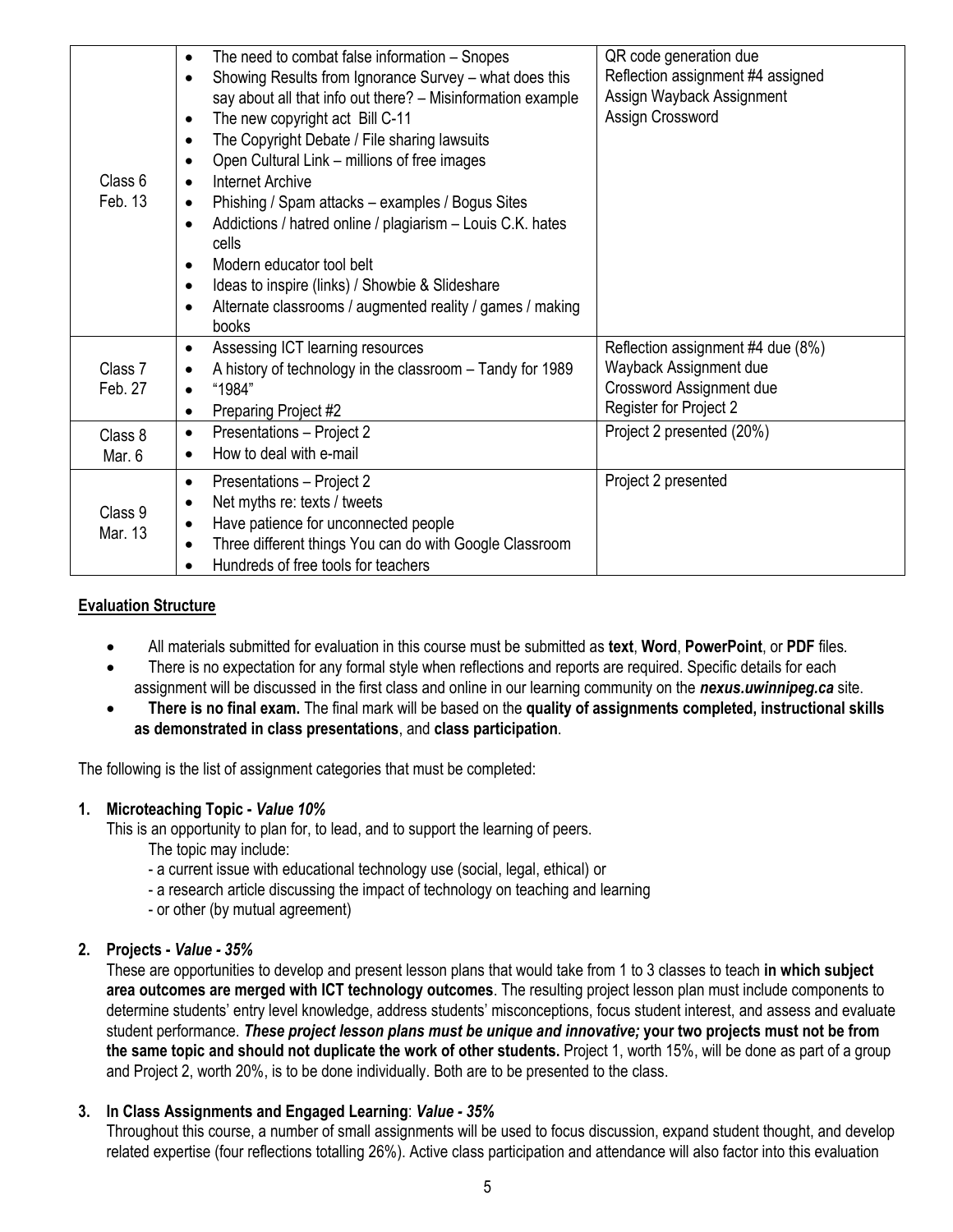component (9%). Participation means **regular and punctual attendance** at class and active participation in class discussion and activities which will show evidence of having completed reading assignments, and demonstrating awareness of topics being considered by volunteering relevant and meaningful contributions to discussions in progress.

## **4. Dealing with an LMS (Learning Management System) – 10%**

Contribution(s) will be made to a LMS different from the University's Nexus (Desire 2 Learn) to allow students to see how they may use their own LMS.

#### **5. Additional Contributions using software suggested in class – 10%**

Students will be asked from time to time to produce materials using software that will be demonstrated in class which will have no cost to the student, such as crosswords, web archives, a QR code generator, cartoon software, etc..

#### **IMPORTANT**: **Many materials will be made available online. Class expectation is that students check our online**

**community regularly.** Online course materials may be viewed on the World Wide Web using computer terminals available at the University of Winnipeg library or any computer with access to the internet. All announcements, updates, and guidelines on individual assignments may be posted at the course online community site in Nexus. Throughout the term, students are **required**  to refer to the postings and the Online Course Readings at the aforementioned web site in order to prepare for various assignments in the course. As mentioned before, students will be required to register with websites / software (without additional cost) in order to complete all assignments and fully participate in this class. **There is no official single text for this course.**

**DUE DATES:** Reflection assignments given in a class will have to be submitted before the next class. **In order to meet various institutional deadlines**, assignment deadlines are final and are not normally subject to change. There will be a **penalty** deduction of **ten percent** (10%) of the assignment total **per day** for late submissions. Late submissions may not be accepted **without valid medical documentation**. Please note that Saturday and Sunday will be included in calculating penalties.

## **Tentative Grading System**

| Assignments will be graded in the following manner: |           |    |          |  |  |  |
|-----------------------------------------------------|-----------|----|----------|--|--|--|
| A+                                                  | Above 97  | C+ | 70-77    |  |  |  |
| А                                                   | 94-97     | C  | 60-69    |  |  |  |
| А-                                                  | $90 - 93$ |    | 50-59    |  |  |  |
| B+                                                  | 85-89     |    | Below 50 |  |  |  |
| R                                                   | 78-84     |    |          |  |  |  |

#### **University Policies**

20% of your assignments and marks will be completed and returned to you prior to the voluntary withdrawal date (see page one).

Students with documented disabilities, temporary or chronic medical conditions requiring academic accommodations for

tests/exams (e.g., private space) or during lectures/laboratories (e.g., access to volunteer note-takers) are encouraged to contact Accessibility Services (AS) at 204-786-9771 or email [accessibilityservices@uwinnipeg.ca](mailto:accessibilityservices@uwinnipeg.ca) to discuss appropriate options. Specific information about AS is available on-line at<http://www.uwinnipeg.ca/accessibility>. All information about a student's disability or medical condition remains confidential.

The University of Winnipeg promotes a scent-free environment. Please be respectful of the needs of fellow classmates and the instructor by avoiding the use of scented products while attending class. Exposure to perfumes and other scented products (such as lotion) can trigger serious health reactions in persons with asthma, allergies, migraines or chemical sensitivities.

Students are encouraged to familiarize themselves with the Academic Regulations and Policies found in the University of Winnipeg Course Calendar, available online at [http://www.uwinnipeg.ca/index/cms-filesystem-](http://www.uwinnipeg.ca/index/cms-filesystem-action/pdfs/calendar/RegulationsandPolicies.pdf)

[action/pdfs/calendar/RegulationsandPolicies.pdf.](http://www.uwinnipeg.ca/index/cms-filesystem-action/pdfs/calendar/RegulationsandPolicies.pdf) Particular attention should be given to subsections 8 (Student Discipline), 9 (Senate Appeals), and 10 (Grade Appeals). Please note, in particular, the subsection of Student Discipline pertaining to plagiarism which reads in part "Plagiarism is a form of academic dishonesty in which individuals present published or unpublished work (written, electronic or other) of another person or persons, in its entirety or in part, as their own. While scholarship quite properly rests upon examining and referring to the thoughts and writings of others, when excerpts are used in any work submitted for evaluation, the sources must be acknowledged, using an accepted form for the discipline." (University of Winnipeg, 2014, Section 8(a)i.) For a more comprehensive listing and discussion on acts of plagiarism and forms of misconduct refer to the above mentioned sections of the online calendar.

Students may not submit one paper for credit in two different courses without the written consent of each instructor.